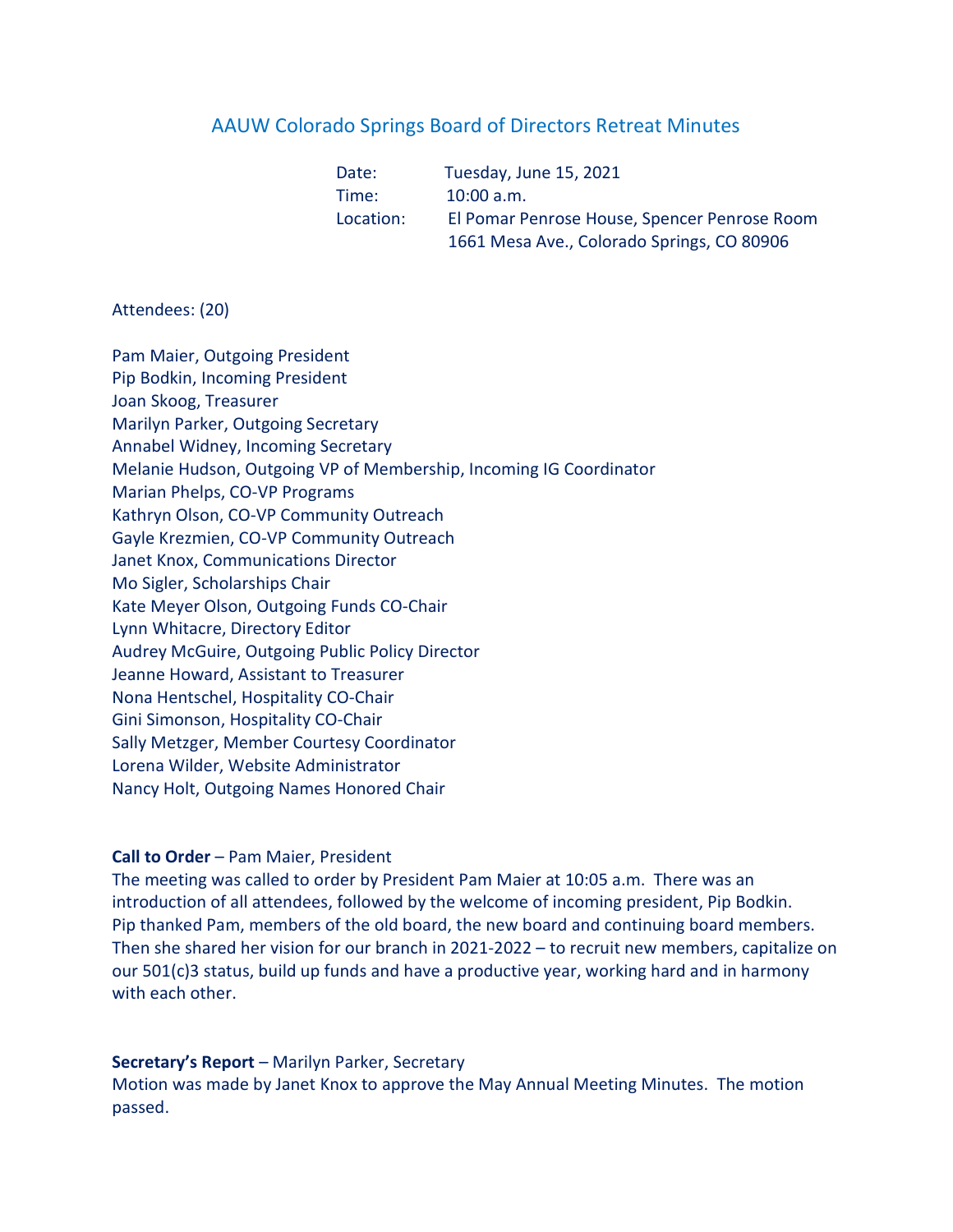#### Treasurer's Report – Joan Skoog, Treasurer

Joan noted that \$9,906 was received for Author's Day, not counting expenses. She discussed the fact that board members are covered by liability insurance. She said that renewals are currently half of normal. Melanie Hudson moved to approve the Treasurer's Report. Motion passed. Joan said that we have received a donation of \$1,000 from a foundation, requesting to "use as needed". There will be a budget meeting in July with the finance committee to explore various proposals for use of these kind of donations, such as a "Greatest Need Fund", or honorariums for speakers (Author's Day).

#### Unfinished Business – Board Appointment Approvals

 Gayle Krzemien – Community Outreach Sarah Stowell – Names Honored Committee Chair Anna Lopez – Public Policy Director Melanie Hudson – IG Coordinator Melanie Hudson – Assistant to the VP – Membership Pam Maier moved that the board appointments be approved. The motion passed.

#### Officer Reports

Melanie Hudson, Membership VP, discussed the Welcome Coffee on September 18, 2021 at First United Methodist Church downtown. A committee is needed to co-ordinate the event. Currently, the plan is to have the Interest Group Tables, the Membership Table and to have the IG leaders give some information on their groups. The scholars will be introduced and their awards given. Melanie also noted that she has a group of board members calling those who have not yet renewed their memberships to encourage them to renew.

Marian Phelps, Programs VP, stated that there will be a committee meeting on June 30 to set the schedule for the coming year. Sarah Stowell will be the Names Honored Chair in addition to her current position as Programs CO VP.

Gayle Krezmien and Kathy Olson, Community Outreach CO VPs are working to establish and maintain relationships with colleges and students. Kathy spoke about International Women's Day, which AAUW works on with eight other non-profits, with AAUW and Zonta being the biggest contributors. Volunteers are needed for that committee, which meets every second Saturday.

#### New Business

Janet Knox took us on a tour of our local website to be sure that everyone is aware of what is there and how to access it. She also did a presentation on how the newsletter works.